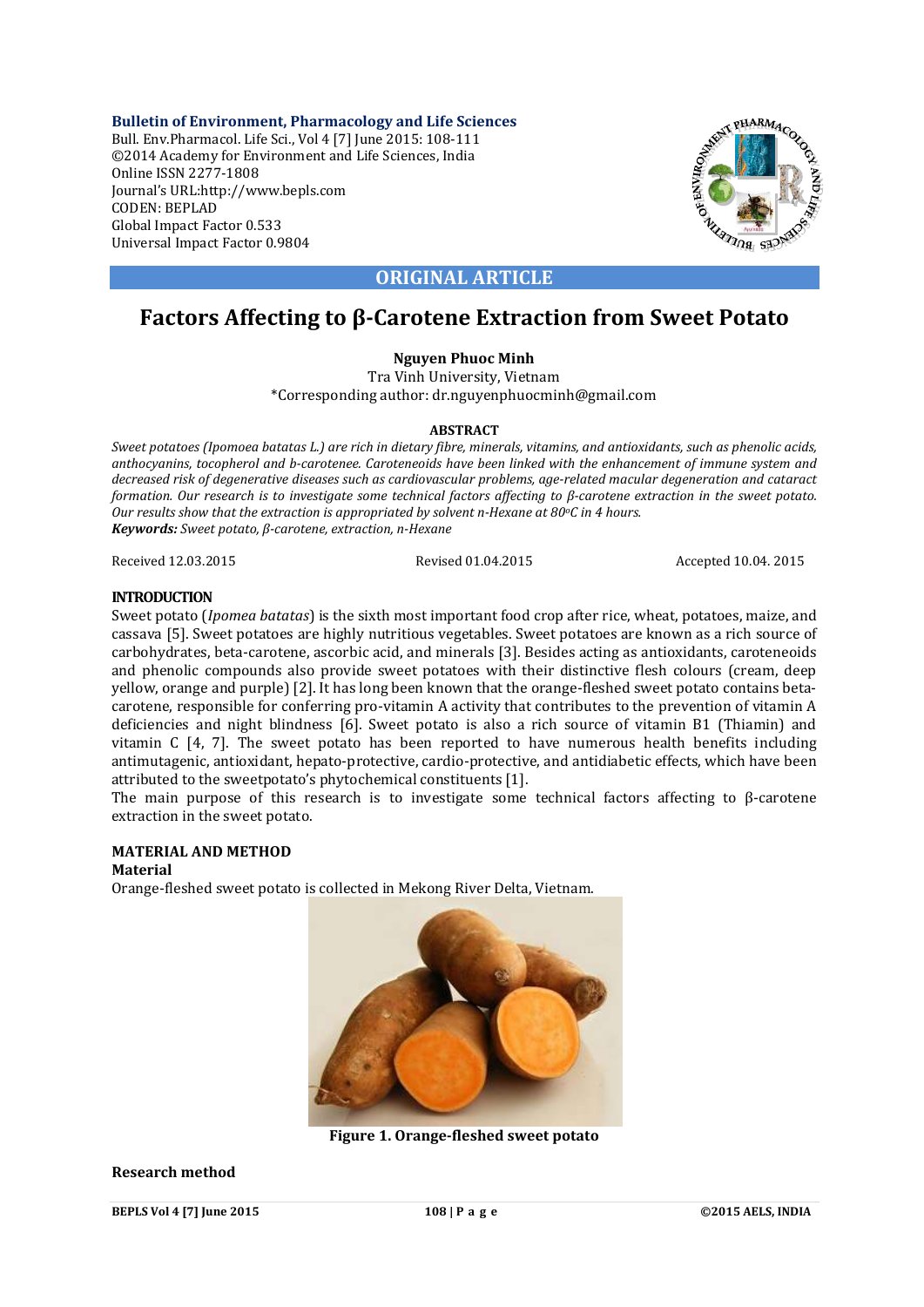### *Experiment #1: Effect of solvents to β-carotene extraction*

We examine 4 kinds of solvents such as ethanol, acetone, diethyl ether and n-Hexane in different temperatures from 50-80°C.

#### *Experiment #2: Effect of temperature to β-carotene extraction*

After finding the best solvent, we examine the effect of temperature (50, 55, 60, 65, 70, 75, 80, 85°C) to βcarotene extraction.

#### *Experiment #3: Relationship between extraction time and β-carotene residue*

We examine different extraction durations (60, 90, 120, 150, 180, 210, 240, 270 and 300 minutes) to βcarotene residue.

#### **Statistical analysis**

All data are processed by Excel.

#### **RESULT AND DISCUSSION**

# *Effect of solvents to β-carotene extraction*<br>
<u>
an Recovery (%)</u>



#### **Figure 2. Effect of solvents to β-carotene extraction**

From figure 2 above, we decide to choose n-Hexane for β-carotene extraction in the orange-fleshed sweet potato.

# **Effect of temperature to β-carotene extraction**<br> **Example 20**  $\frac{\text{Recovery}(\%)}{\text{Recovery}(\%)}$



**Figure 3. Effect of temperature to β-carotene extraction**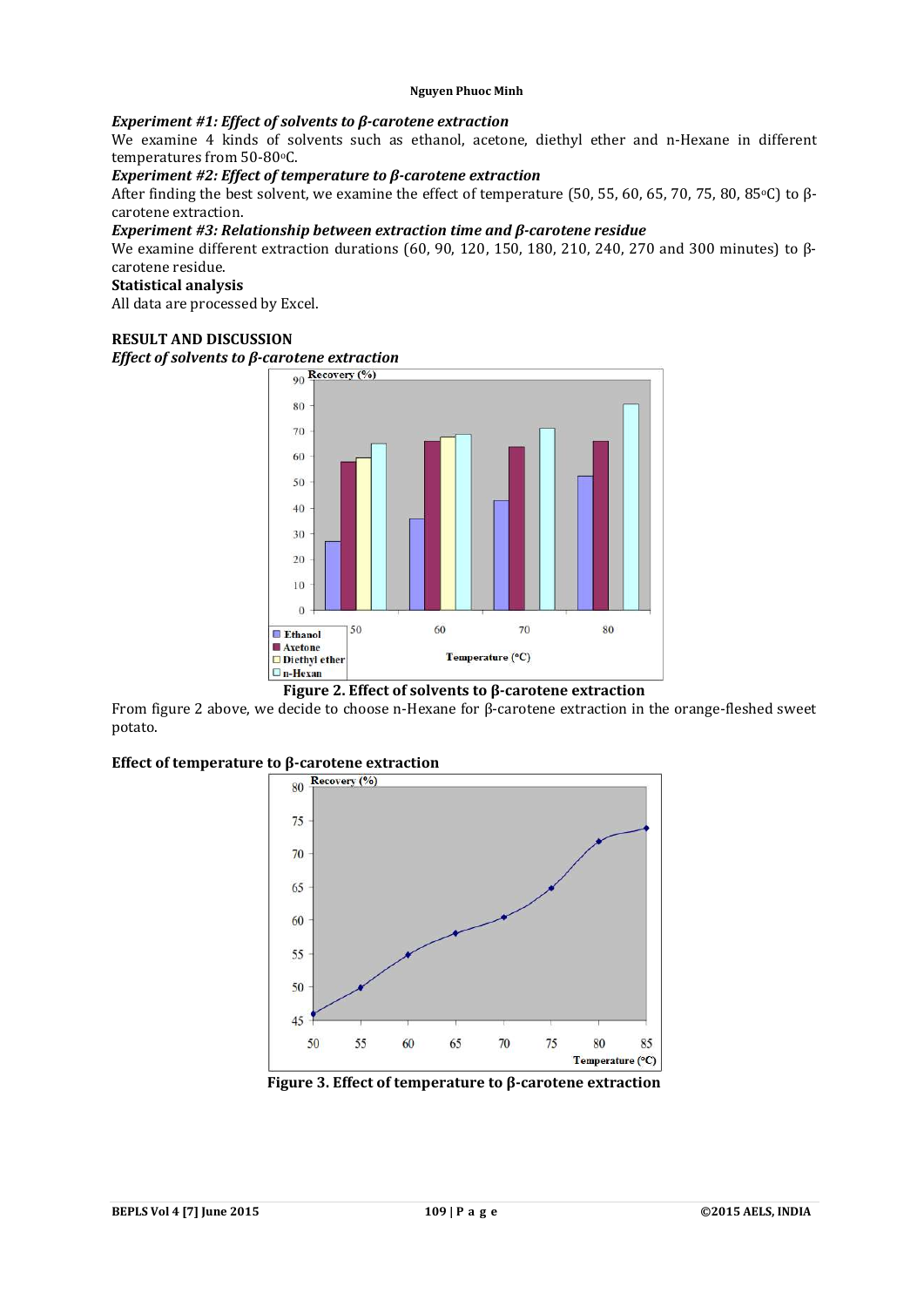**Nguyen Phuoc Minh**



**Figure 4. Solvent loss at different temperature** From figure 3 and figure 4 above, we choose 80°C for β-carotene extraction **Relationship between extraction time and β-carotene residue** 



**Figure 5. Relationship between extraction time and β-carotene residue**<br>  $\frac{40^{5} \text{e}^{\text{lvent loss}} (\%)}{40^{5} \text{e}^{\text{ltest loss}} (\%)}$ 



**Figure 6. Relationship between extraction time and solvent loss** From figure 5 & 6, we choose the extraction time at 4 hours for application.